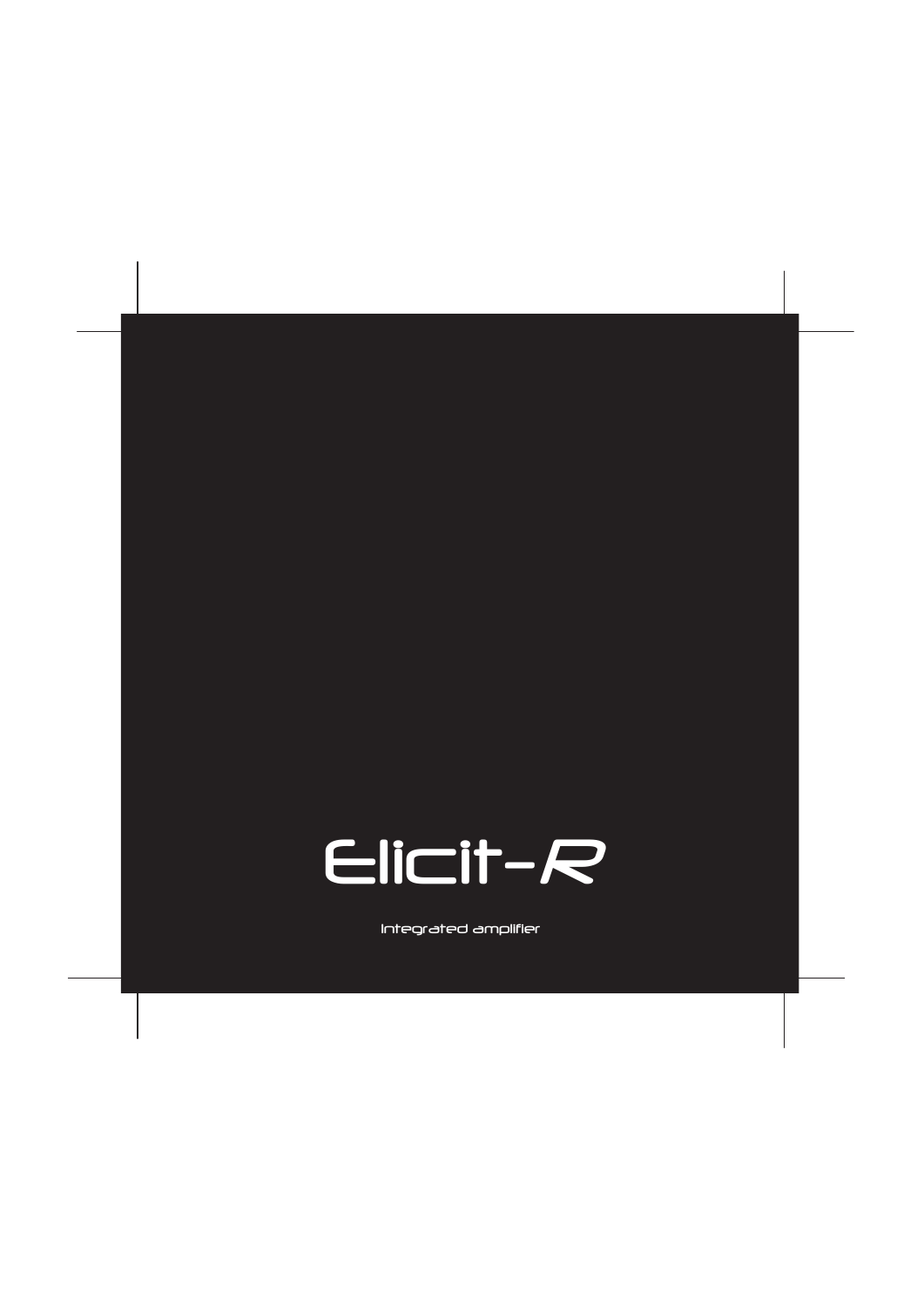$\mathcal{L}_{\mathcal{A}}$  $\overline{\phantom{a}}$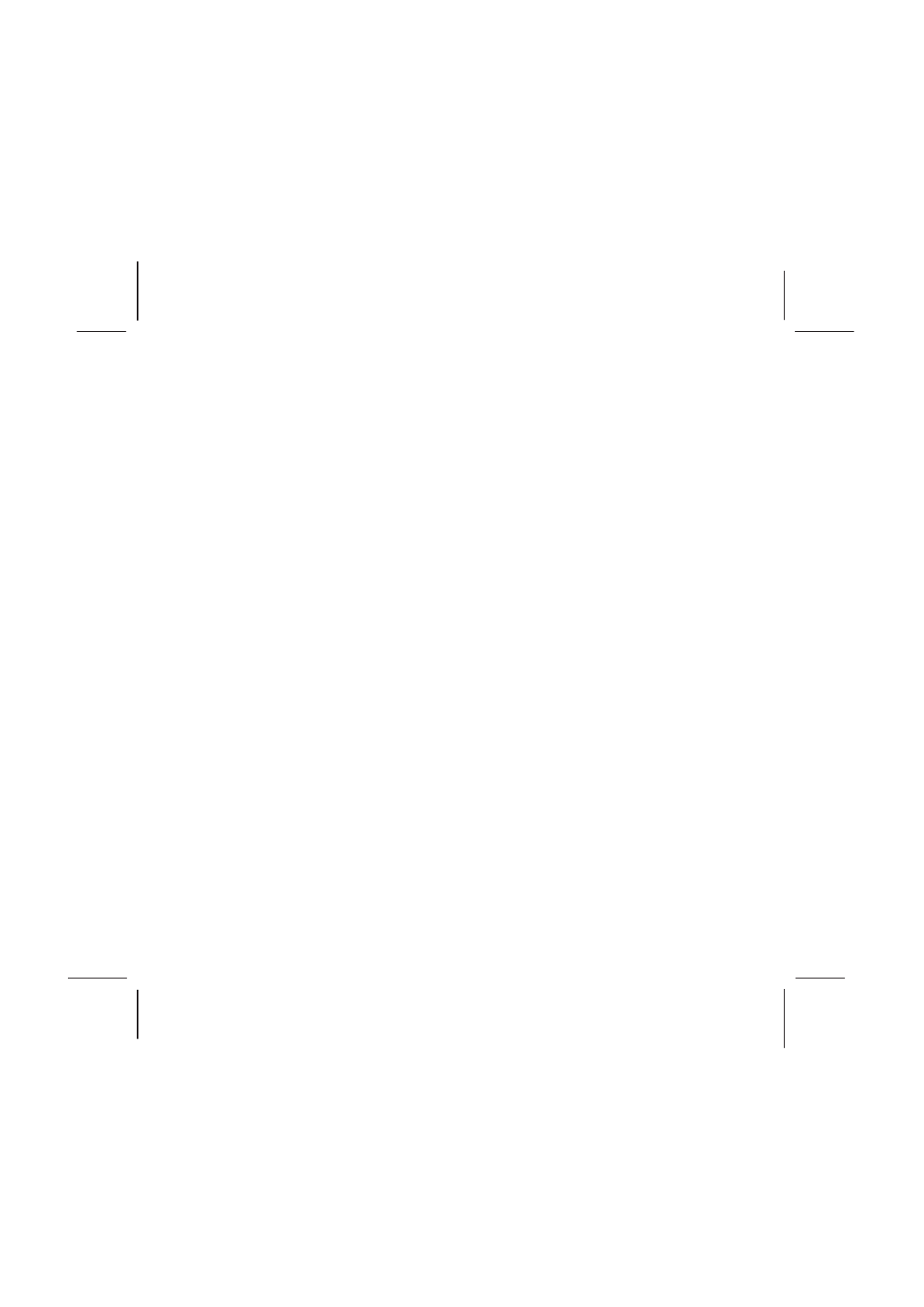## CONTENTS

| INTRODUCTION                                    | 1         |
|-------------------------------------------------|-----------|
| <b>DESIGN INNOVATION</b>                        | $2 - 3$   |
| <b>INSTALLATION &amp; VENTILATION</b>           | 4         |
| <b>REAR PANEL CONNECTIVITY</b>                  | 5-6       |
| PHONO LINE INPUT                                | $7 - 8$   |
| <b>FRONT PANEL</b>                              | 9         |
| <b>VOLUME CONTROL &amp; LED DIMMER FUNCTION</b> | 1П        |
| THERMAL CUT-OUT & DC PROTECTION                 | 11        |
| OPERATING TEMP & SHORT CIRCUIT PROTECTION       | 12        |
| <b>REMOTE CONTROL</b>                           | 13        |
| <b>TECHNICAL SPECIFICATIONS</b>                 | $14 - 15$ |
| OWNERS LOG                                      | 16        |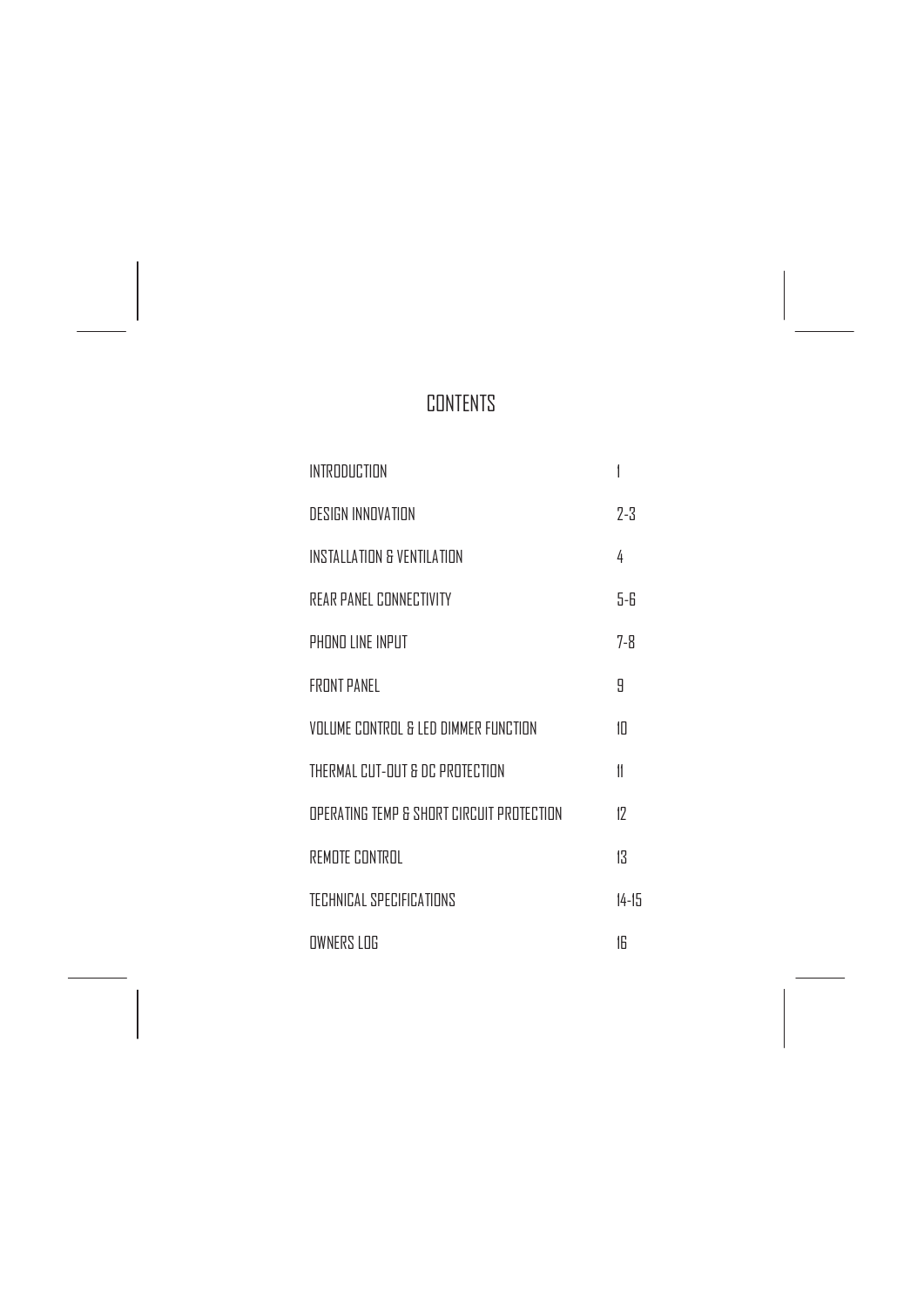#### INTRODUCTION

The **Elicit-R** is built to the highest standard and designed to deliver the best possible audio performance whilst remaining simple to use and easy to setup.

Our recent development work in amplifier design circuitry has allowed us to further advance the **Elicit-R** performance by using new and improved power amplifier circuits (based around the hugely successful Rega Brio-R amplifier) combined with FET II discrete line pre-amplifiers and a programmable stepped attenuator volume control.

The **Elicit-R** includes a high quality, built in, moving magnet phono stage which can be switched off by the user if so required. A simple switch on the rear panel switches to a secondary input socket at line level. This socket can be used with any line level product, however, the circuit has dedicated isolation making it ideal for an external phono stage such as the Rega Aria MM/MC.

These features coupled with Polypropylene capacitors (used throughout the signal path), improved power supplies, increased output power to 100 Watts per channel, all housed in a brand new custom Rega designed case, combine to give the best performance Elicit to date.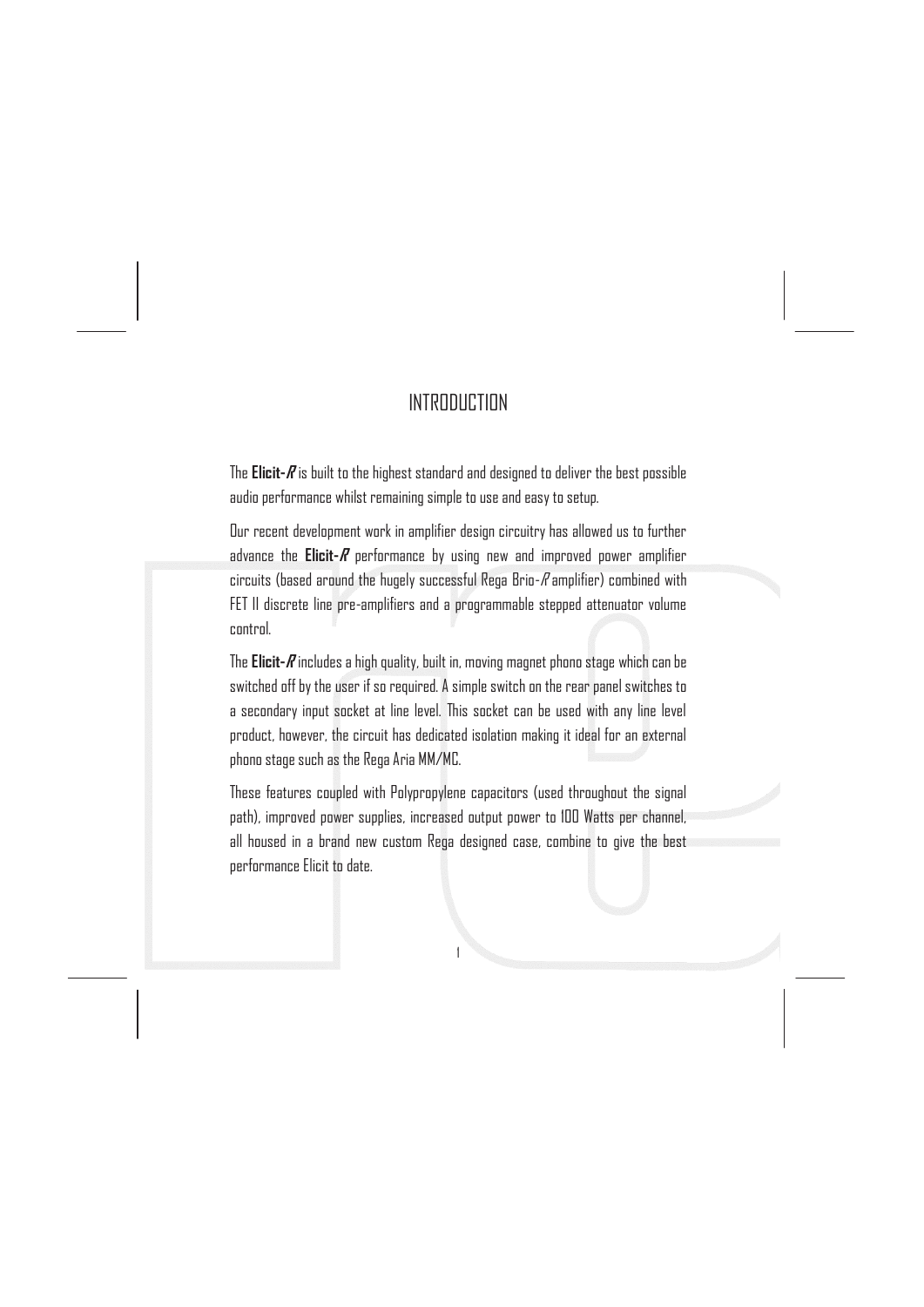#### DESIGN INNOVATION

Our time, effort & money has been spent on developing the circuit and construction, utilizing the highest specification of components throughout. As part of the design we have included useful features such as the switchable phono input, to enable the new **Elicit-R** amplifier to be used in a wide combination of systems and have avoided superfluous gadgets such as tone controls or a headphone socket as they can obstruct the signal path and degrade the sound quality.

The **Elicit-R** amplifier further advances the performance of the Elicit II by combining the Brio-R power amplifier circuit, the Elicit II FET discrete line pre-amplifier circuit and a stepped attenuator volume control. Improvements have also been made to the Brio-R power amplifier circuit which includes better power supplies and an increase in the output power to 100Watts per channel.

The **Elicit-R** has been built to Rega's high standards of reliability and quality to ensure many years of musical enjoyment. The primary function of an amplifier is to boost and equalize the low level signal generated by a phono cartridge, CD player or other source component to a level that can drive the loudspeakers. It is vital that the amplifier achieves this whilst minimising distortion, as this would directly affect the music.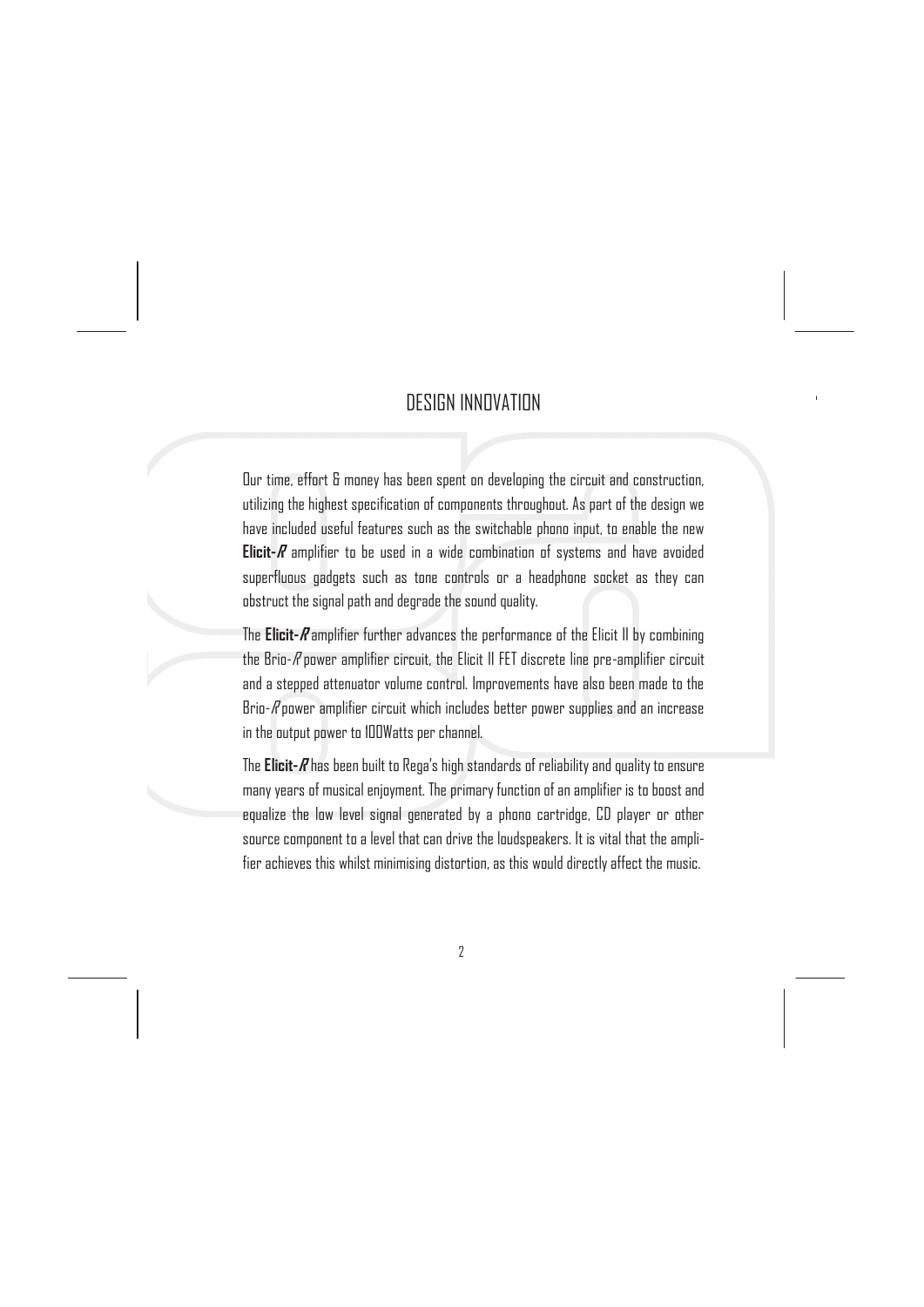#### DESIGN INNOVATION continued

A few extravagantly priced, exotic, high-end amplifiers have used volume controls with a few dozen switched resistors to alter volume levels. The **Elicit-R** uses a custom chip which contains 1024 resistors which alter volume and simultaneously retain correct input impedance. Only the resistors operate in the audio/music circuit. The programmed control and volume encoder are entirely separate so the analogue music quality is not affected.

#### POWER AMPLIFIER TECHNOLOGY

The output amplifier used in the **Elicit-R** and Brio-R was born after extensive research by our engineers to develop a low source impedance emitter follower Class-A driver stage. This is based around a complementary pair of 150w Sanken Darlington output transistors. The technical and sonic improvement gained by the use of low impedance drivers is well known, however, it can feature high standing currents in the driver stage when using standard transistor configurations. By combining the low impedance driver with the Sanken Darlington transistors (with their imbedded thermal bias network running at a lower standing current), this combination forms a complementary emitter follower emulating Class-A conditions with good thermal stability and lower standing currents in the driver stage.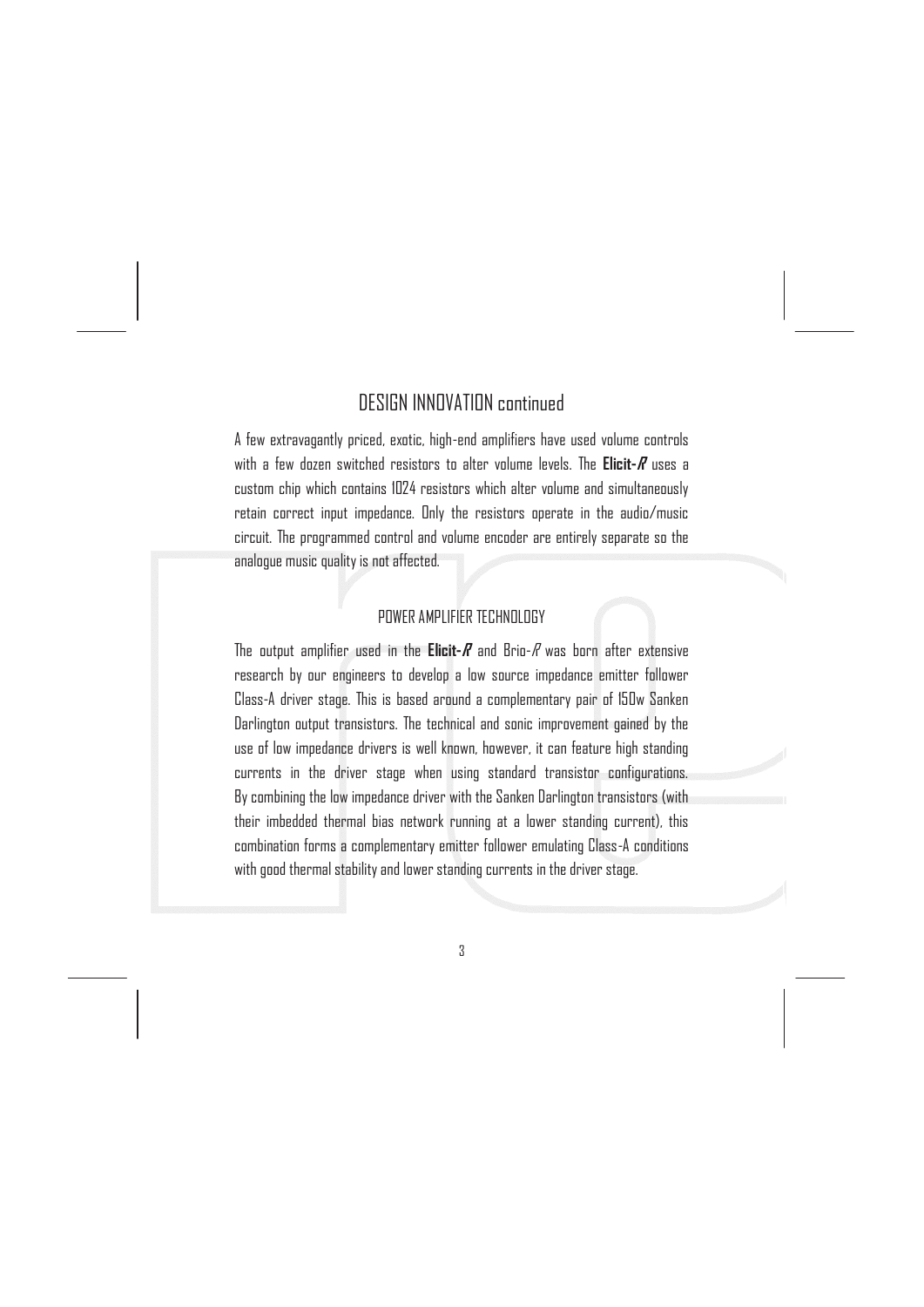#### INSTALLATION & VENTILATION

The **Elicit-R** amplifier will work well on most surfaces, such as a shelf or a table, provided there is sufficient air around the heat sinks to prevent overheating. If using a turntable, avoid magnetic interference by positioning the amplifier as far away from the turntable as the tonearm lead will allow. If possible, place it to the left of the turntable. Keep other equipment away from the amplifier. Due to the layout of **Rega's** amplifier circuit designs, they are virtually insusceptible to electro magnetic interference, and by virtue of the case, emit practically no electro magnetic radiation. However, placing any electronic equipment, such as sensitive phono amplifiers close together may impair the performance of one or both items. **Never** stack other hi-fi components on top of the **Elicit-R**.

## Do not touch the <u>heat sinks  $\boxed{\text{w}}$  They can become very hot.</u>

The heat produced by the **Elicit-R** amplifier is dispersed via the heat sinks mounted on either side of the product. Please ensure the side section is always exposed to allow for sufficient airflow resulting in adequate cooling of the amplifier. If the **Elicit-R** is driven at high volume for a long period it will become quite warm. This is entirely acceptable and as long as there is sufficient ventilation the amplifier will continue to work normally. **Never** place the amplifier on carpets, rugs or bedding. Do not force objects into the unit's ventilation openings above or below the sides.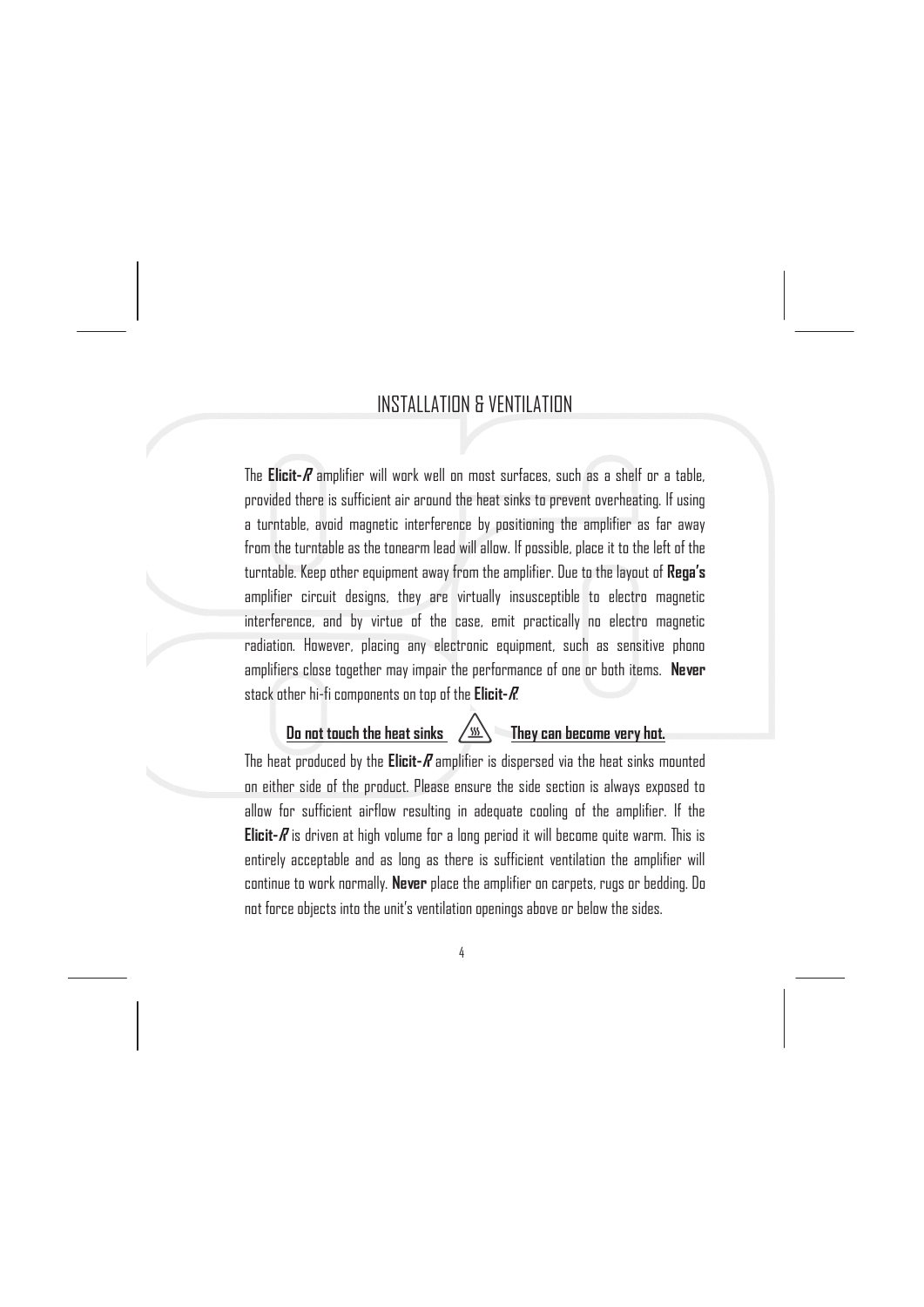## REAR PANEL CONNECTIVITY



**Line Inputs 2 to 5 -** The line inputs enable the connection of sources, such as a CD, DAC, tuner, DVD or Blu-ray player for use with an Audio Visual system. Inputs 2-5 can be used for a DAC, tuner (suitable for use with most types of AM/FM and DAB tuners) and can also be used as a CD input, suitable for use with any CD, Blu-ray and DVD source. All inputs (other than the Direct and Phono input) are at standard line level and can be used for any line level input.

**Pre-Amp Output -** The pre-amplifier can drive at least 5 power amplifiers, sub bass units etc. The pre-amplifier output uses RCA type (phono) connectors. The output level is 760mV with a line input level.

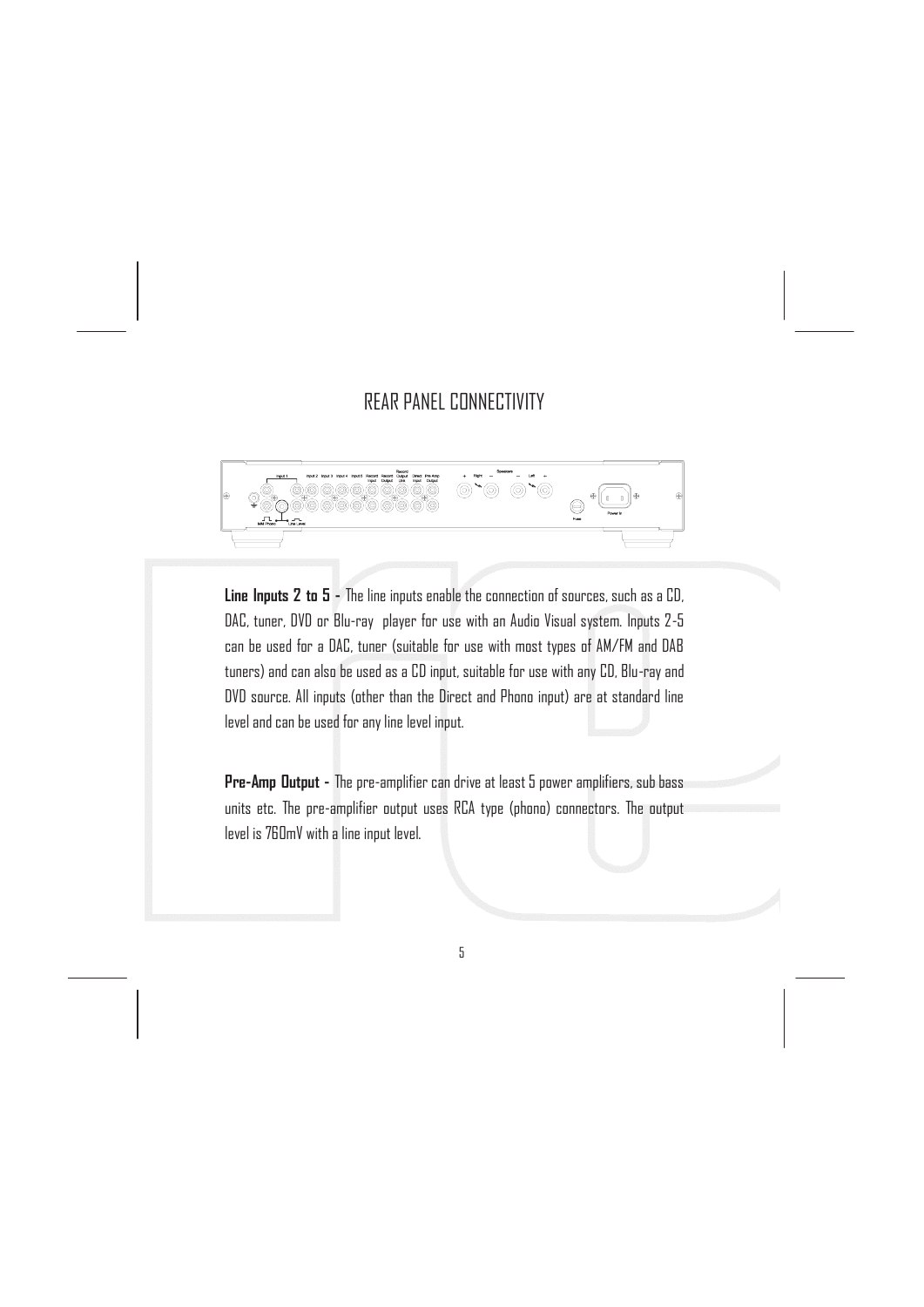#### REAR PANEL CONNECTIVITY

**Record Input and Output -** This is a line level input and output intended for use with a recording device such as a CD/DVD recorder, MD, tape cassette machine or sound card. Selecting the Record function on the amplifier front panel enables the input. This input is completely independent to inputs 1-5 and can be used to monitor the Record function and quality without affecting the source being recorded. The output is a Record signal and is the same signal as selected by the main input selector 1-5 and is not affected by the volume control.

**Record Output Link -** This output is in parallel to the Record output, and can be used to drive ancillary components like headphone amplifiers etc, when a signal unaffected by the volume control and selected by the main input selector is required.

**Direct Input -** This input is routed directly to the power amplifier input with no volume control. The intended use is with multi channel systems, where the traditional two-channel system is used as the front speakers. This input can also be used with an external pre-amplifier if so desired. The sensitivity is 760mV for maximum output.

**CAUTION :** As this input has no volume control, if a source like a CD player is connected to this input, the speakers will be driven to their maximum. This could potentially damage the speakers.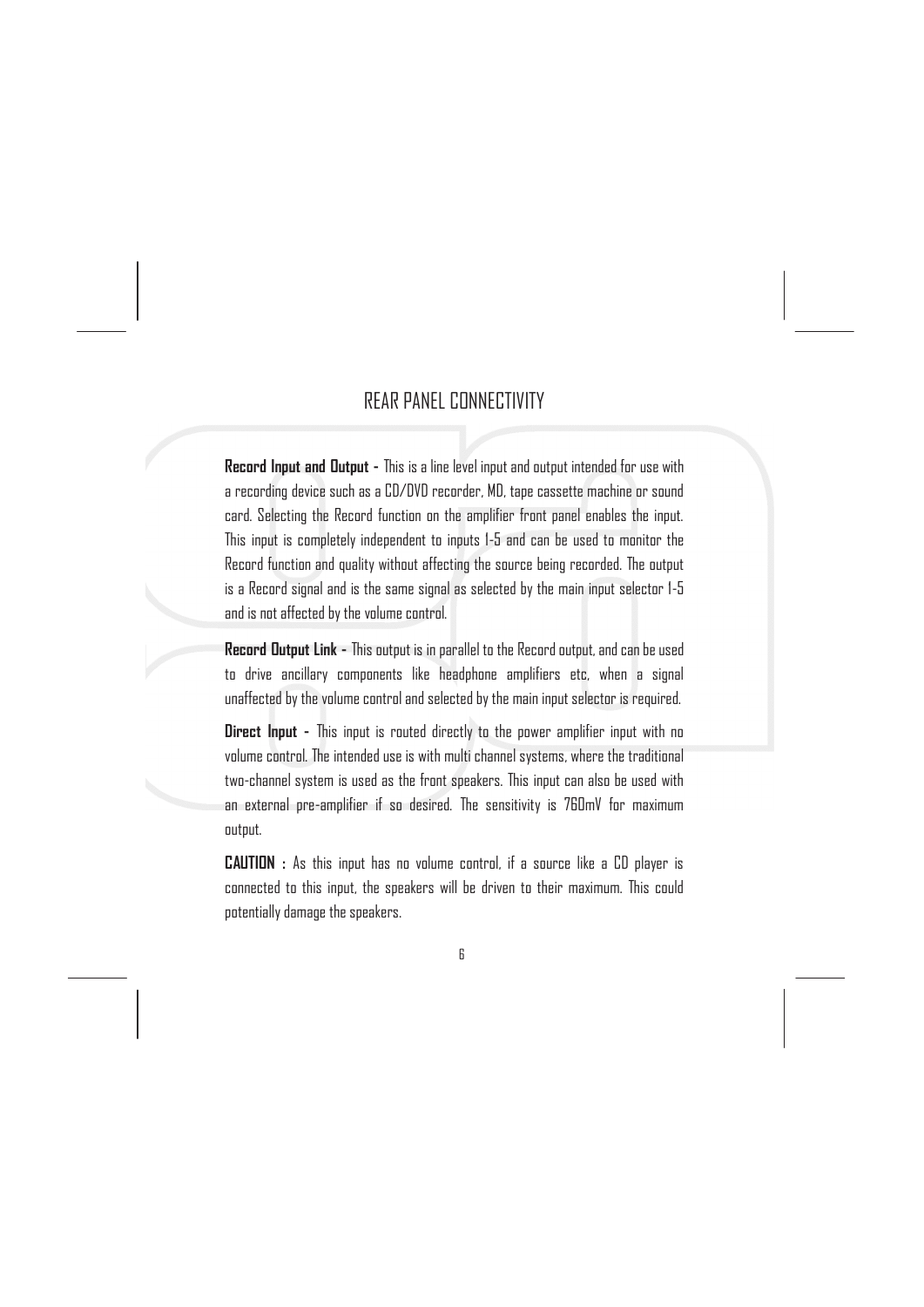## PHONO LINE INPUT (Input I)

Input 1 can be used as a phono input for use with moving magnet (MM) or HIGH OUTPUT moving coil (MC) cartridges or as a line input (same specification as inputs 2 -5). The switch sited on the back panel, in between the Input 1 sockets, selects the particular input required. If you are using input 1 as a phono input, the switch has to be in the 'out' position and the tonearm (phono) leads **must** be connected to the phono sockets on the left (looking at the back). If input 1 is being used as a line input, the switch has to be in the 'in' position and the line source **must** be connected to the phono sockets on the right (looking at the back).

The phono/line input 1 can be used as two separate inputs. These inputs are selected by the switch sited on the back panel. A typical example would be two turntables where one turntable is connected directly to the left phono sockets and the other is connected, (via a suitable phono amplifier) to the right line



phono sockets. **Note:** The unit connected to the right line phono sockets can be any 'line level' source. However, if connecting an external phono stage (such as the Rega Fono or Aria), it is recommended to use this input as it incorporates isolated grounding to reduce noise and will improve performance.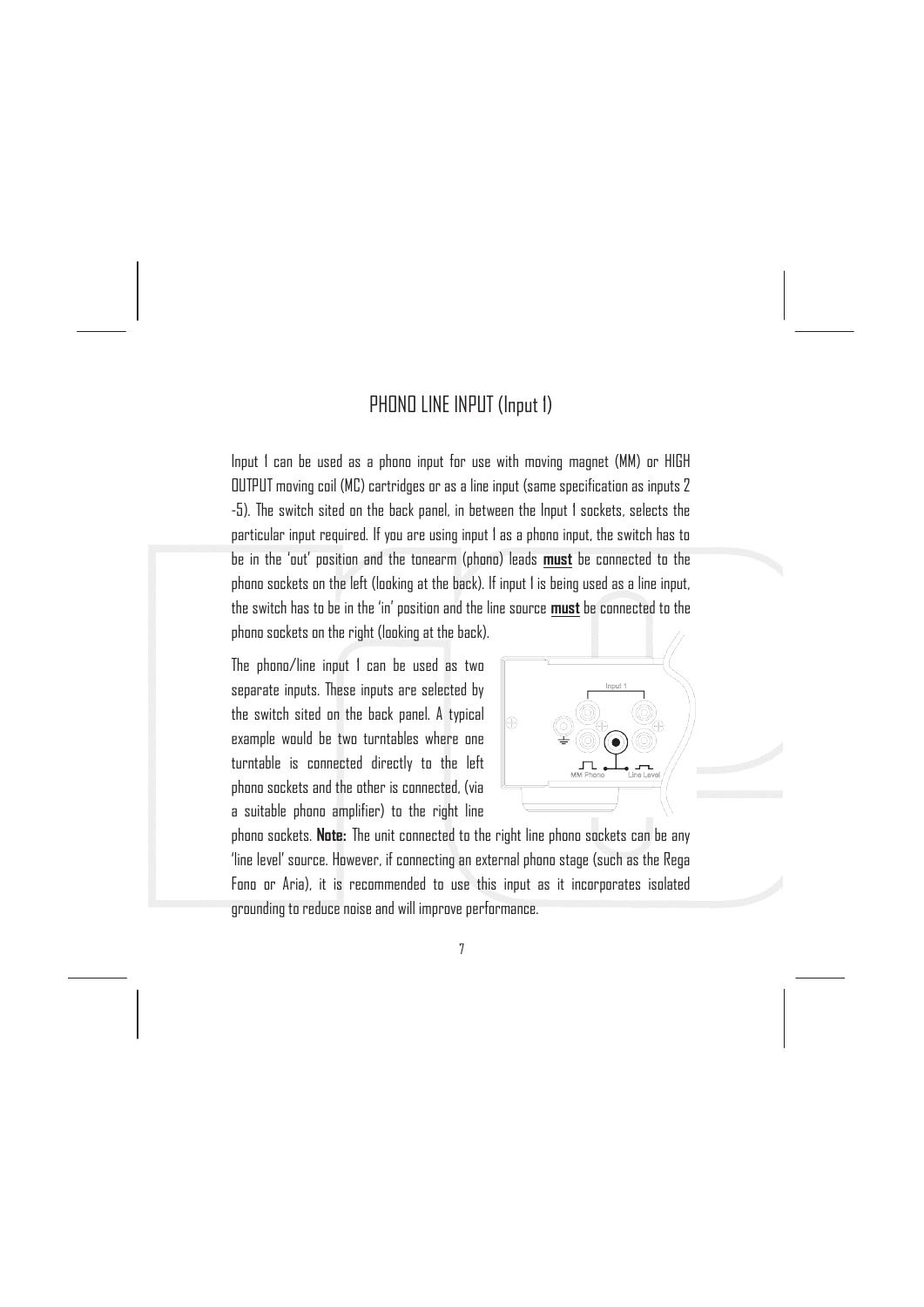#### PHONO LINE INPUT 1 / continued

If you are using an external phono pre-amplifier, similar to a Rega Fono MM or Aria, use the (line 1, button pressed 'in') input sockets on the right. **IMPORTANT** Do not connect a line level source or external phono amplifier to the phono sockets on the left, as this is a low-level, dedicated turntable & tonearm input. When using these inputs for the first time, turn the volume to minimum and gradually increase the level to make sure the signal is ok and not excessive, distorted or muddy sounding (which would be the case if the incorrect input has been used for a line level signal). Switching of line input 1 is performed by a high specification relay.

#### EARTHING OF TONEARMS

For Rega turntables, earthing is achieved via the Phono socket ground so a separate earth is not necessary. However, if your tonearm needs to be earthed to the amplifier, the grounding tag may be connected to the grounding nut on the left hand side of the back panel. Please see the 'Rear Panel Connectivity' illustration found on page 5 of this manual.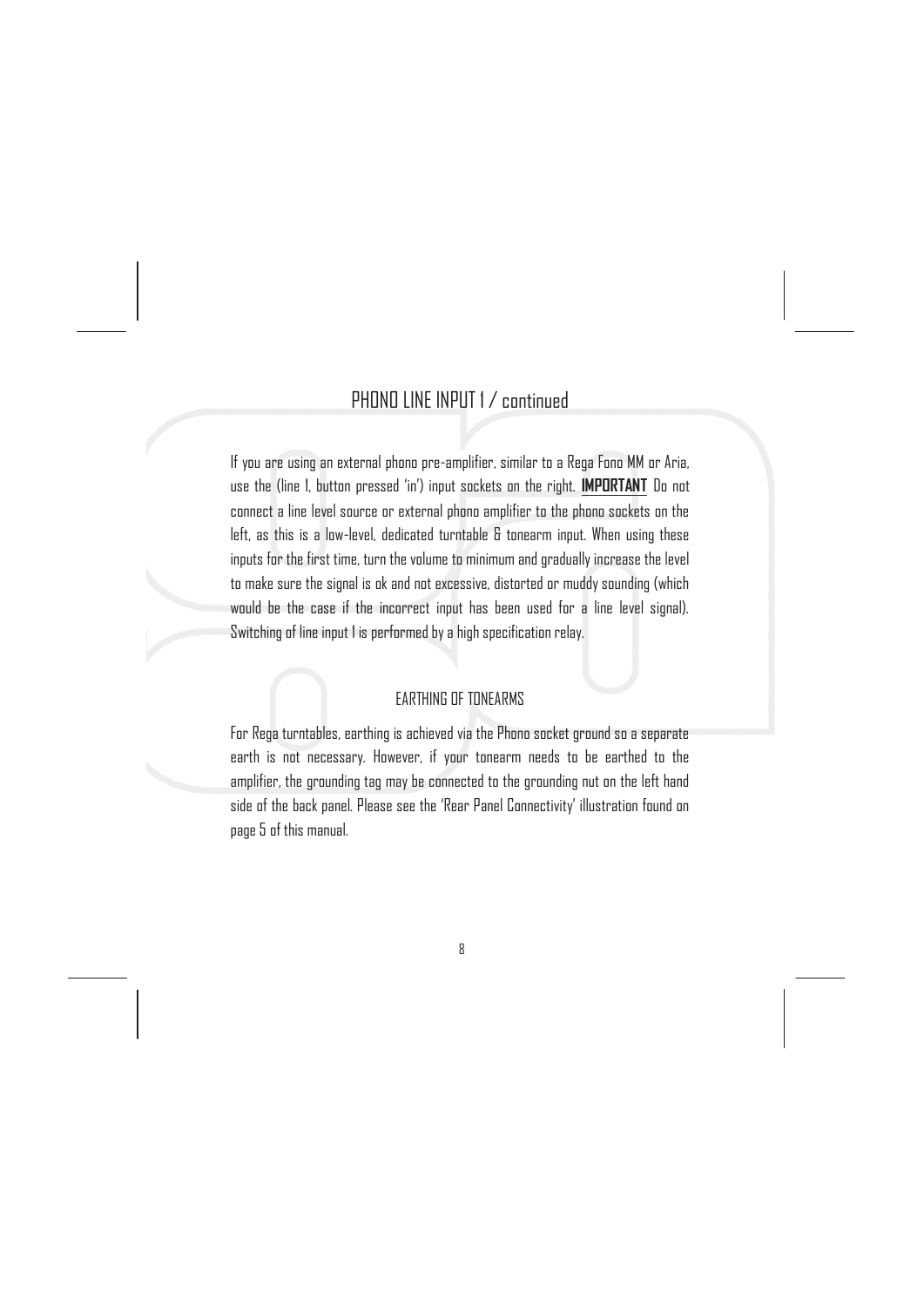## FRONT PANEL



**Powering Up -** Depressing the power switch to the left of the control panel turns on the amplifier. The Rega logo will illuminate red. After several seconds you may hear a gentle click, indicating that the switch-on relay has been released and the amplifier is ready for use. Always allow the **Elicit-R** to fully power down (indicated by the power switch LED extinguishing after 2-3 seconds) before switching on again, so that the self-test circuitry can complete its reset cycle.

**Input Selection -** The inputs are selected by firstly pressing the input selector switch, to the left of the input LED's, then turn the volume control knob to the required input. Pressing the input selector switch again will deactivate the input selection function. If left for more than five seconds the input selection function will automatically return to volume control. Alternatively this can be done via the remote handset.

**Mute -** The mute function mutes both the pre-amplifier and power amplifier speaker outputs.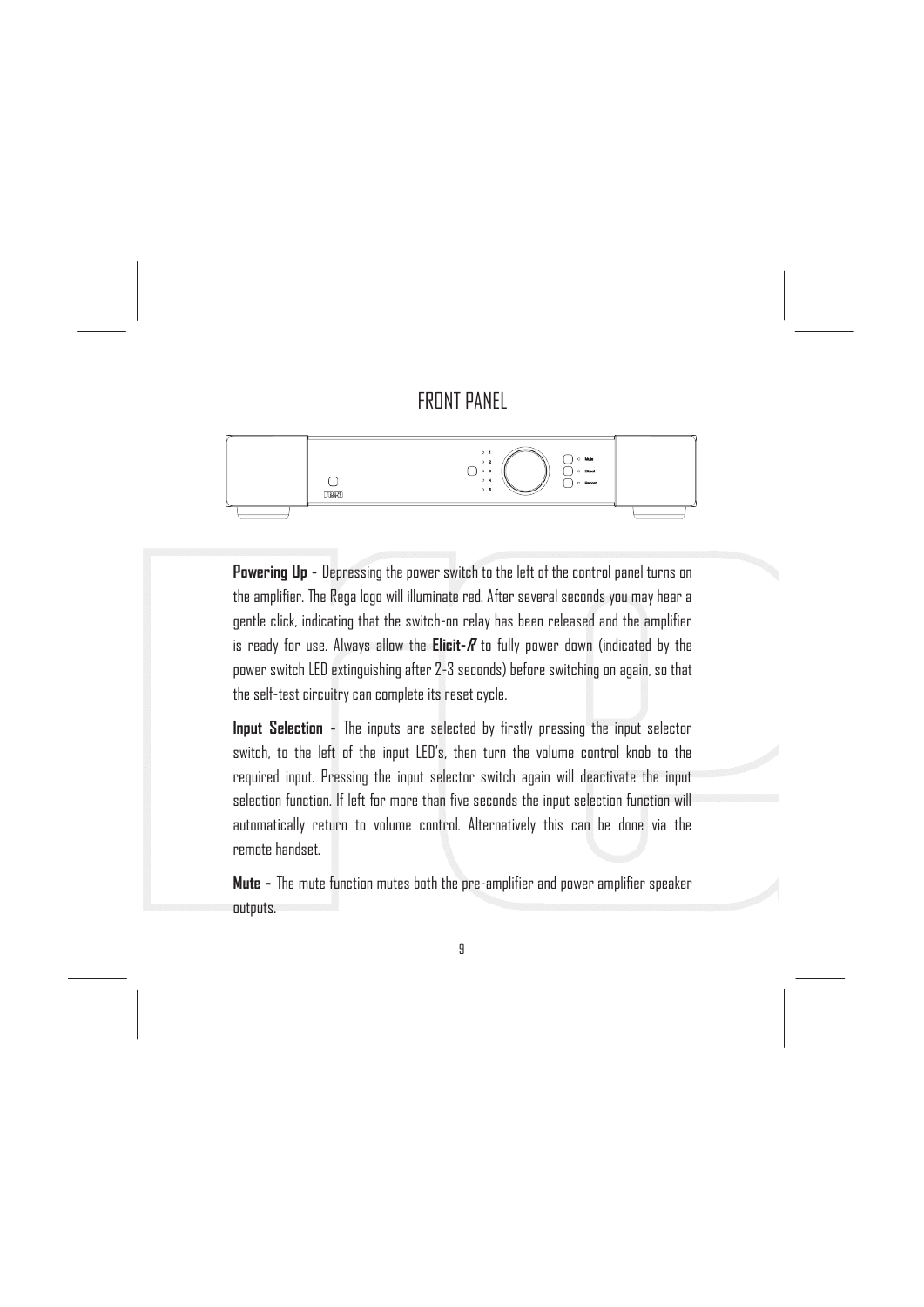#### VOLUME CONTROL

The volume of the amplifier can be adjusted using the volume control knob on the amplifier and via the remote control handset. The volume level is controlled via a microprocessor which takes its information from the volume control knob digital encoder on the front panel or the remote control handset. The volume control has a resolution of 1dB per step, giving a total range of 80 steps over the available gain or volume range of 80dB. There is a calibrated LED display comprised of 20 LED's, which indicates the gain level or relative position of the volume control; this is calibrated in 4dB steps, across the total gain of the volume range. The left and right channels are matched and balanced within 0.2dB, ensuring a centrally placed soundstage no matter what the volume position. Turning the volume control counter clockwise two clicks, with all the LED's off, activates the software controlled mute within the volume control.

#### LED DISPLAY DIMMER FUNCTIONS

To change the brightness of the volume control LED display, push the input selector (to the left of the input LED's) switch once. You are now in input selection and dimmer mode. Pressing the mute switch three times will step through the three different levels of display brightness. You have about eight seconds to make your selection using the Mute switch.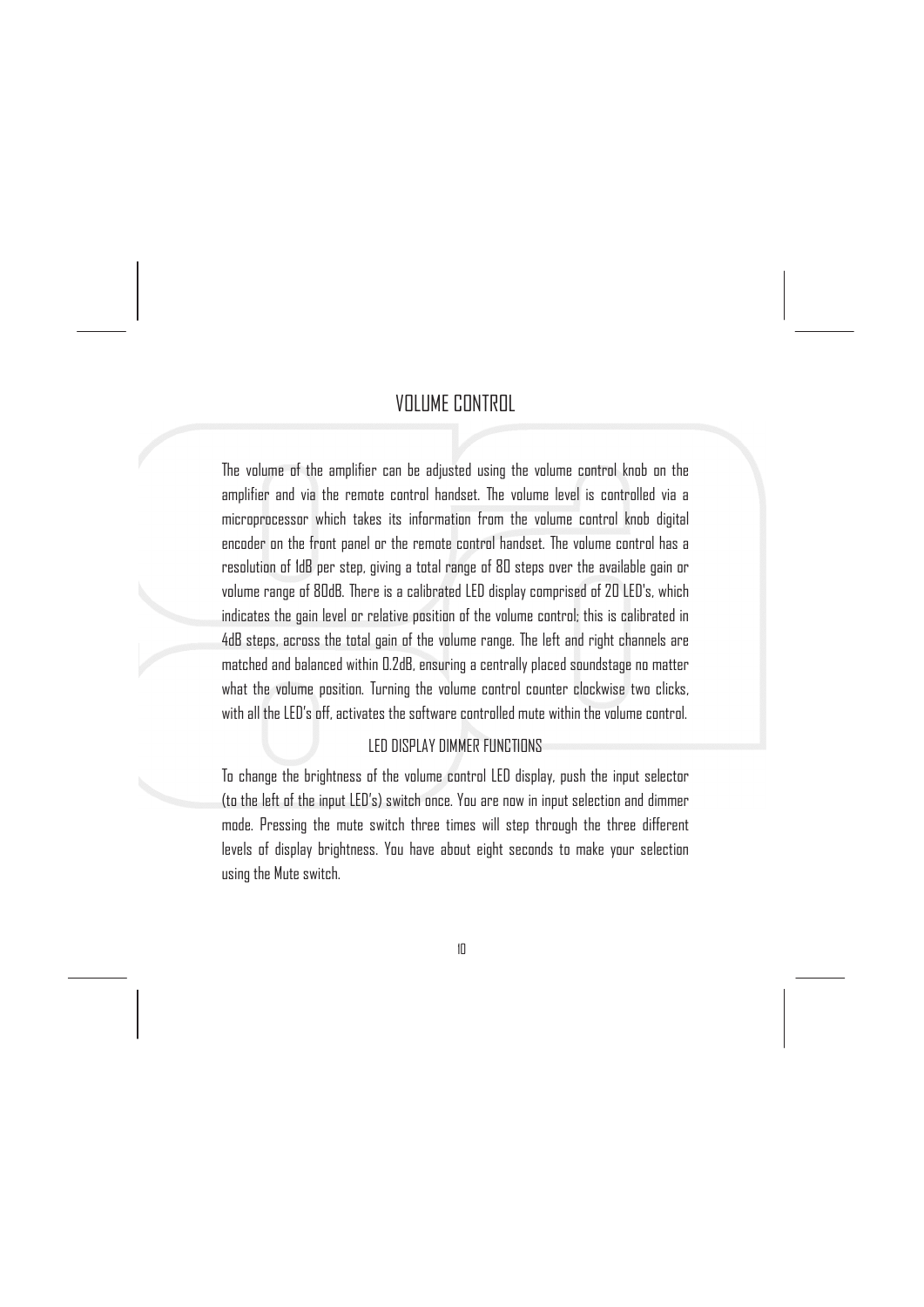### THERMAL CUT-OUT & DC PROTECTION

If the amplifier reaches a temperature liable to cause internal electronic damage, a thermal protection sensor will shut the unit off. If this occurs there will be no sound emitted from the speakers. The unit should be turned off for at least 10 minutes to allow for cooling. After this period, the amplifier should automatically reset and continue to work normally. If it does not, turn the unit off for a longer period, allowing complete cooling of the amplifier before retrying.

**The thermal cutout should only occur with continuous high level driving of a difficult load. If it occurs under normal conditions, there could be a problem with insufficient airflow around the heat sinks or a fault with the loudspeakers. In this case it is advisable to contact your Rega dealer.**

One of the design requirements of the **Elicit-R** was to keep the capacitors in the signal path to a minimum to prevent unnecessary sound degradation at this crucial line level stage. In order to achieve this requirement, the output of both the pre and power amplifier are DC coupled. A servo control is applied to the pre-amplifier. In the unlikely event of a circuit failure causing any one of the above outputs to produce an excessive DC voltage, the DC protection will activate within milliseconds, protecting any connected device.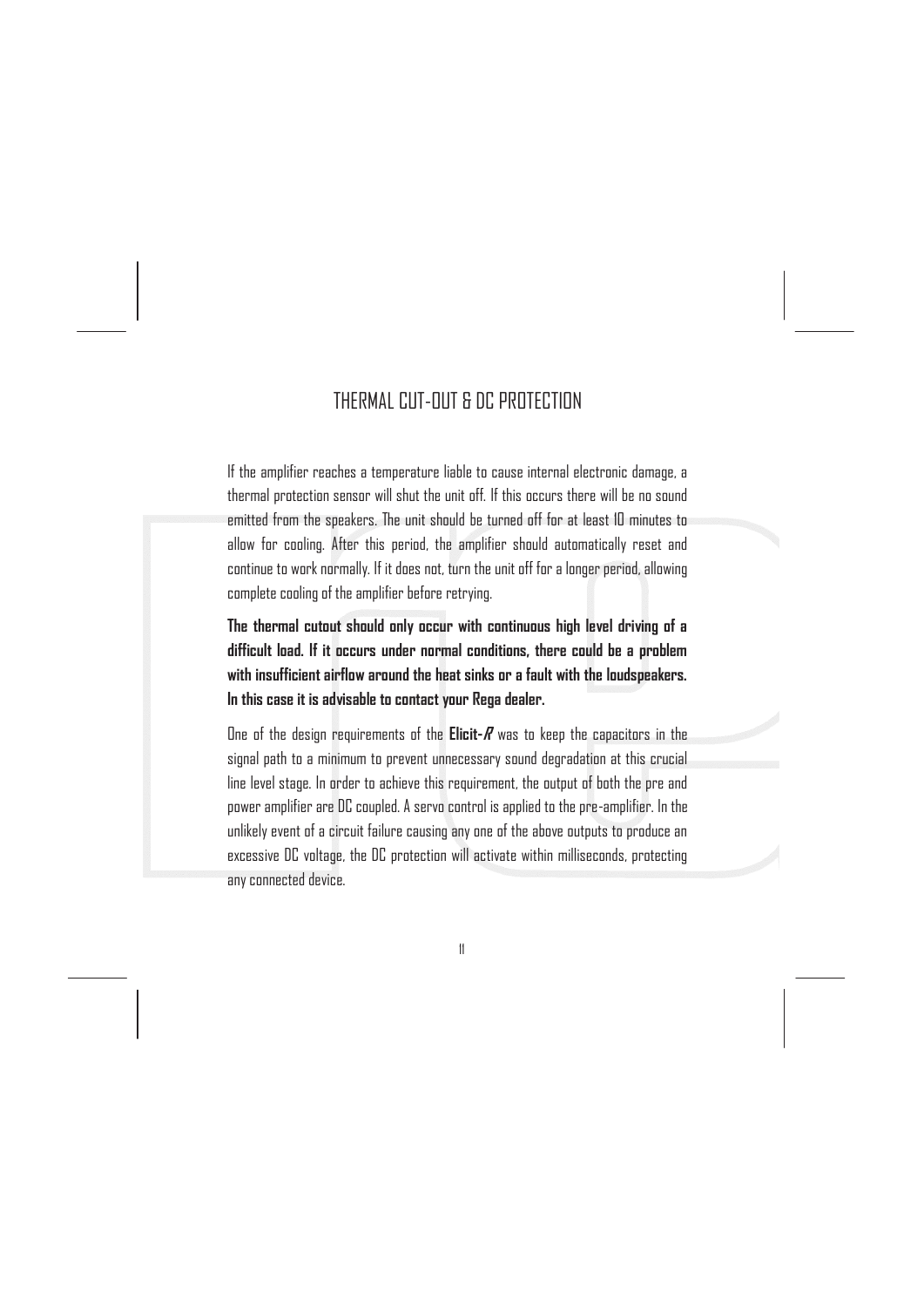#### OPERATING TEMPERATURE & SHORT CIRCUIT PROTECTION

#### **Recommended Ambient operating temperature 5 to 35°C**.

Allow adequate air circulation around the heat sinks on the left and right hand sides, as these are the heat sinks for the power amplifier and will run hot with high listening levels. This unit is intended for use in moderate climates.

If in the event that the speaker leads are shorted, the fold back short circuit protection will protect the output stage from excessive currents. This protection circuit is not placed in the audio signal path and therefore does not affect sound quality.

**Warning:** To reduce the risk of fire, electric shock or product damage, do not expose the unit to rain, moisture, dripping or splashing and ensure that no objects filled with liquids, such as vases, shall be placed upon it. **Do not** remove the case covers. There are no user serviceable parts inside.

No naked flame sources, such as lighted candles, should be placed on the apparatus.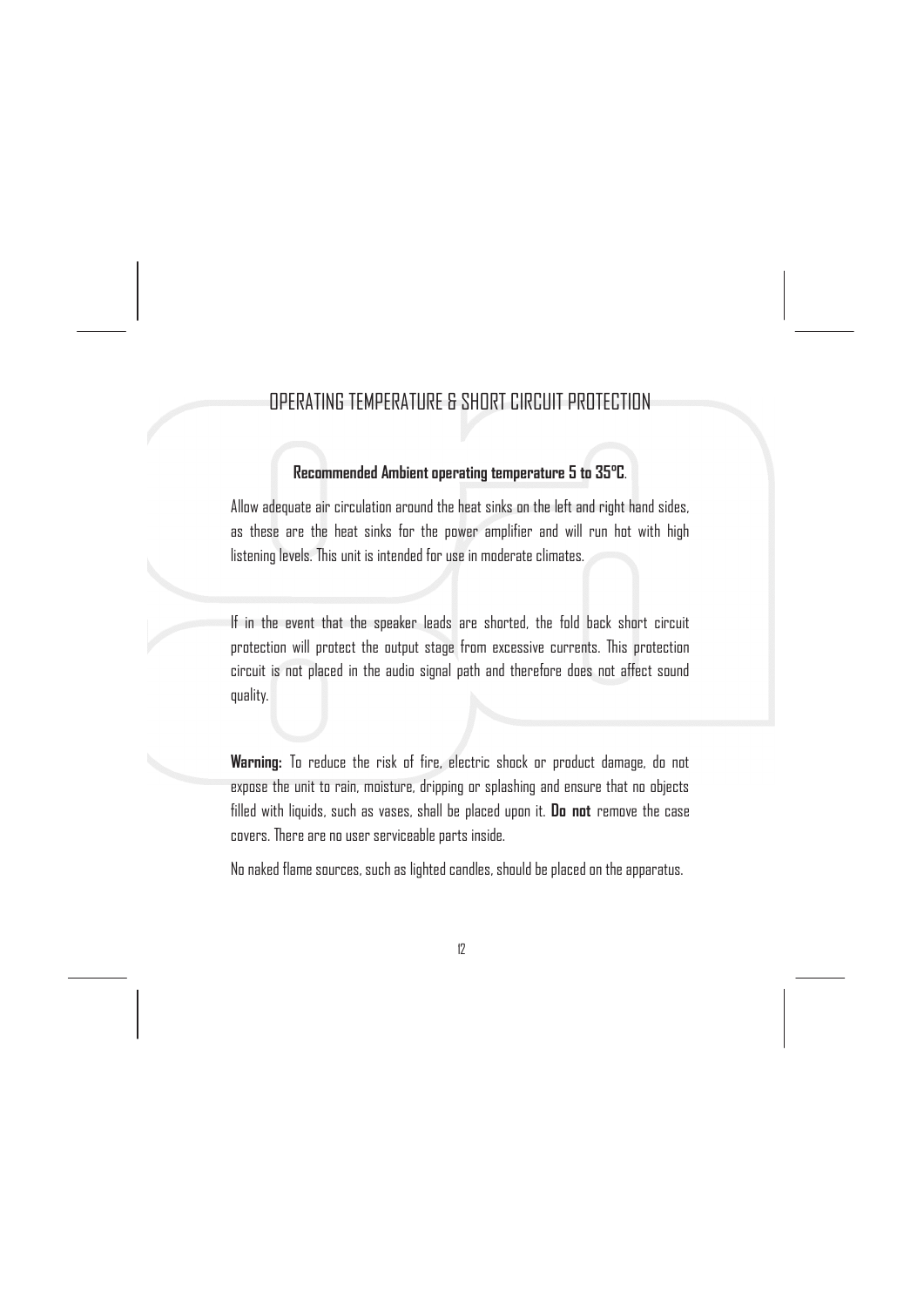## REMOTE CONTROL



RC CODE : Phillips RC5 system number 16 audio pre-amplifier.

<sup>13</sup>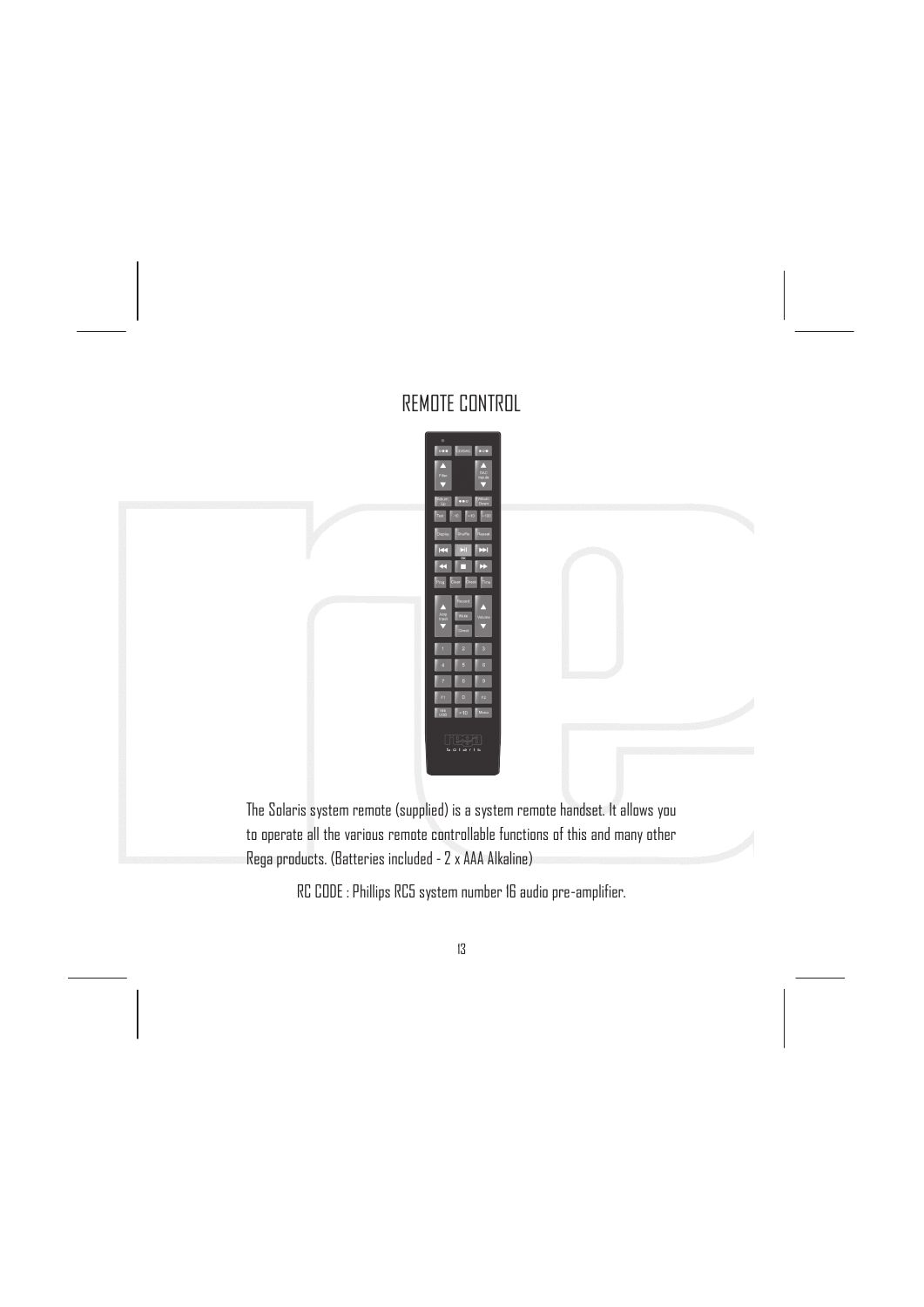## TECHNICAL SPECIFICATION

#### **Power output**

105 Watts per channel into 8Ω

127 Watts per channel into 6Ω

162 Watts per channel into 4Ω

**Input sensitivity for 105 Watts into 8Ω**

**Line inputs (input 1 switch set to line) 1-5 and record -** 196mV load 10K

**Phono (input 1 switch set to phono) -**2mV Load 47K in parallel with 220pF

**Direct input -** 760mV Load 50K

**Power amplifier gain -** 31.6dB

**Record output -** 196mV for rated inputs

**Pre-amplifier output -** 760mV for rated inputs

**Dimensions in mm -** W432 x H82 x D340

**Weigh**t **-** 13kg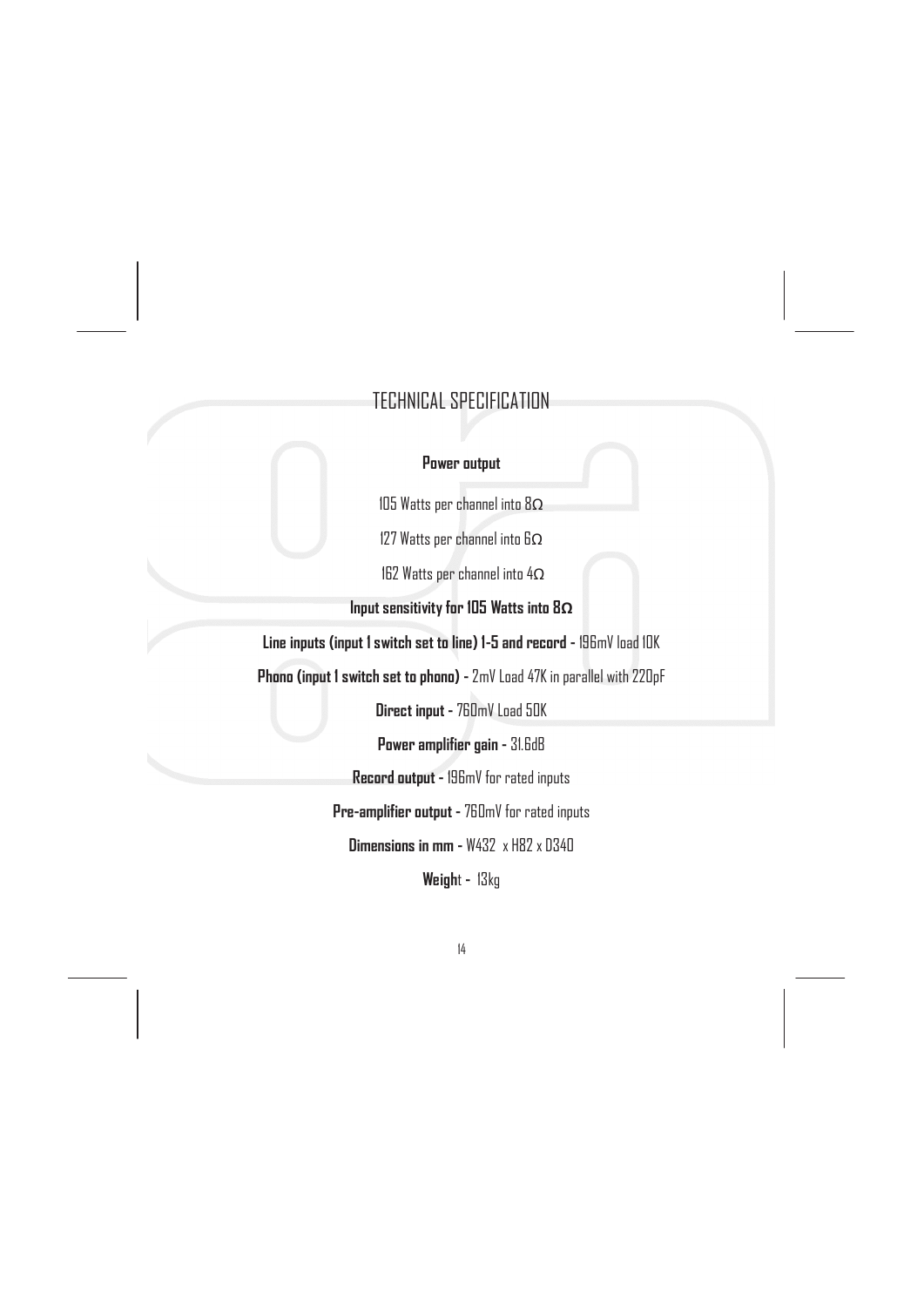## TECHNICAL SPECIFICATION

.

#### **Frequency Response at 80 Watts into 8Ω**

**Line inputs -** 10Hz (-1dB) to 85KHz (-3dB)

**Phono input -** 15Hz to 85KHz (-3dB)

**RIAA accuracy -** better than +/-0.5dB 100Hz to 20KHz.

Direct 12Hz (0.5dB) to 95KHz (-3dB)

**THD+Noise at 1dB blow clip into 8Ω Direct input (Power amplifier)** - typically 0.003% at IKHz (measurement bandwidth 22Hz to 22KHz)

Line input - typically 0.01% at 1KHz (measurement bandwidth 22Hz to 22KHz)

#### **Power Supply**

AC supply 230V & 115V Nominal +/- 10%. **Power Consumption -** 375 Watts.

230V / 20mm Fuse / T3.15AL

115V / 20mm Fuse / T6.3AL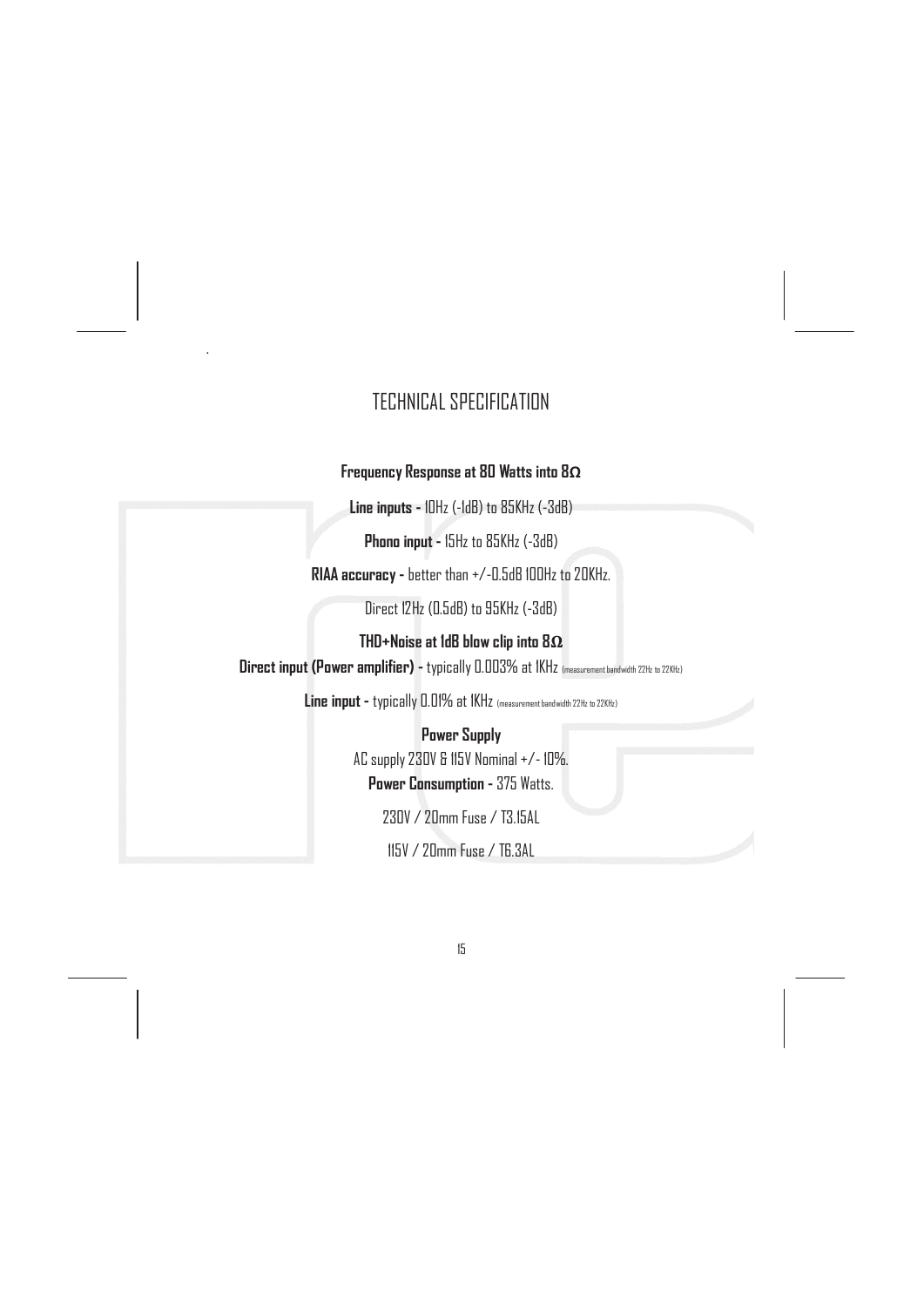| OWNERS LOG |
|------------|
| (1)        |
|            |
|            |
|            |
|            |
| (2)        |
|            |
|            |
|            |
|            |
| (3)        |
| Owner      |
|            |
|            |

 $\sqrt{6}$